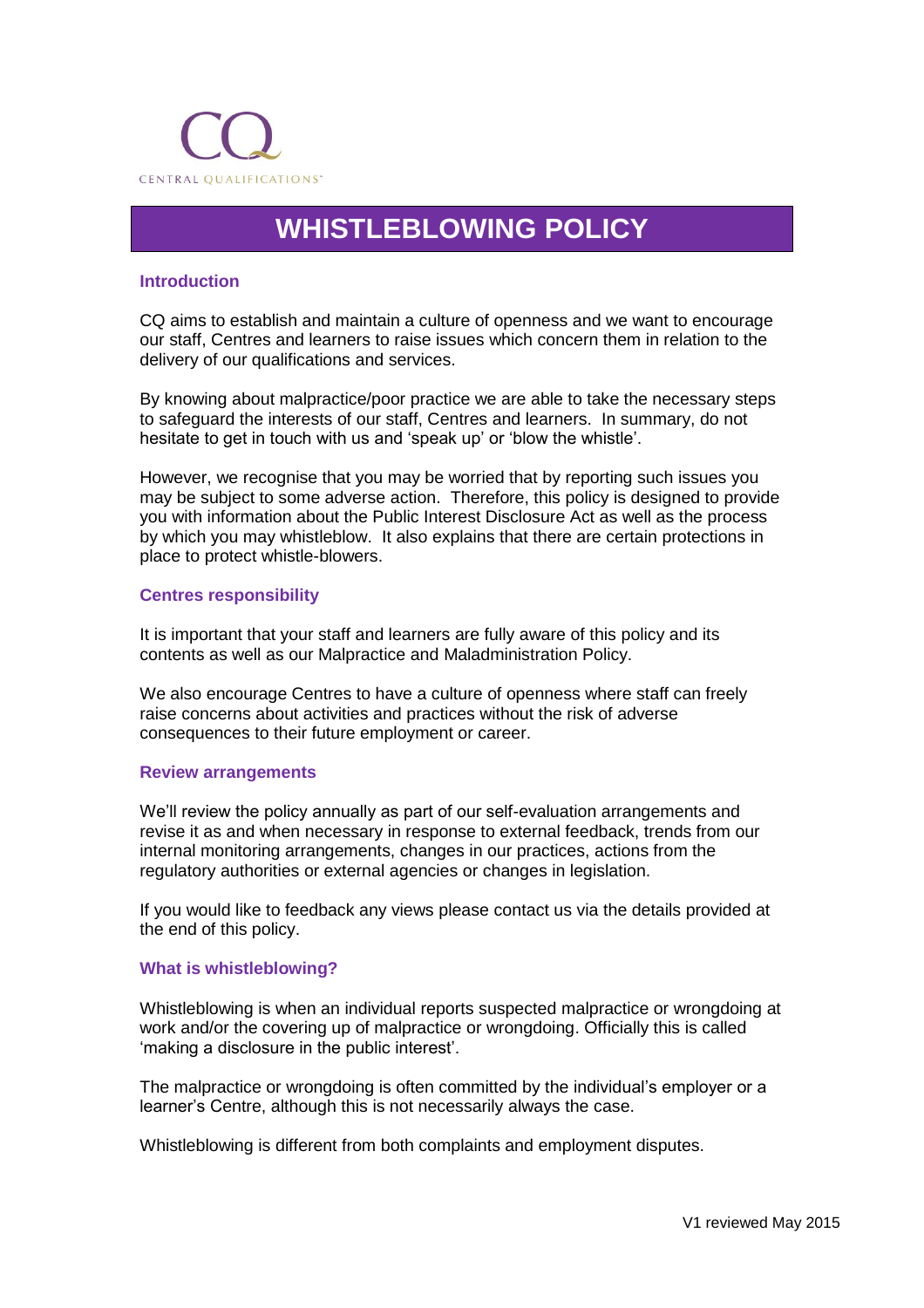- Complaints tend to be an expression of personal dissatisfaction (eg with a product or service being received and/or encountered) and should be taken forward with the arrangements outlined in our Complaints Policy.
- Employment disputes tend to be where a worker has a dispute about his or her own employment position or contract. If you are experiencing such a dispute you should take this up with your employer or another responsible body. We cannot investigate or take any action over such instances.

Individuals can raise a concern with us under the arrangements outlined in this policy if they have a reasonable belief that malpractice and/or a wrongdoing is occurring or is likely to occur relating to one or more of the following categories (as set out in the Public Interest Disclosure Act 1998 - PIDA):

- a criminal act (eg the unauthorised use of public funds or possible fraud and corruption)
- a failure to comply with a legal obligation the individual/organisation may be subject to
- a miscarriage of justice
- endangering an individual's health and safety
- damage to the environment
- deliberate concealment of information about any of the above.

In addition, an individual raising an allegation under these whistleblowing arrangements should have a reasonable belief that the disclosure is in the public interest.

PIDA also gives protection to whistleblowers for disclosures to a number of different people such as to employers, to legal advisers, to Ministers of the Crown and to a number of prescribed regulators (for certain purposes). Ofqual – whom we are regulated by - are a prescribed regulator for:

- matters relating to the development, delivery and award of regulated qualifications
- matters relating to National Curriculum assessment arrangements
- matters relating to Early Years Foundation Stage assessment arrangements
- other matters likely to be of relevance or interest to their role as the regulator of qualifications, examinations and assessments in England and of vocational qualifications in Northern Ireland.

As such Ofqual has a public whistleblowing policy and in this they state that if an individual works for a centre, which is delivering regulated qualifications, and they wish to make a whistleblowing disclosure to someone outside of their organisation, they should normally consider making the disclosure to the relevant awarding organisation that has approved their Centre to deliver the qualification(s) in question  $(e.g. us - CQ)$ .

You may also decide to contact the relevant regulator, but they will normally ask the relevant awarding organisation to investigate and report on the subject of the disclosure.

We hope this clarification and policy gives you the reassurance you need to raise your concern with us. However, we recognise that you may still wish to report a concern to the appropriate regulator. In which case their contract details are provided below:

• Ofqual – the regulator in England and Northern Ireland <http://ofqual.gov.uk/complaints-and-appeals/whistleblowing/>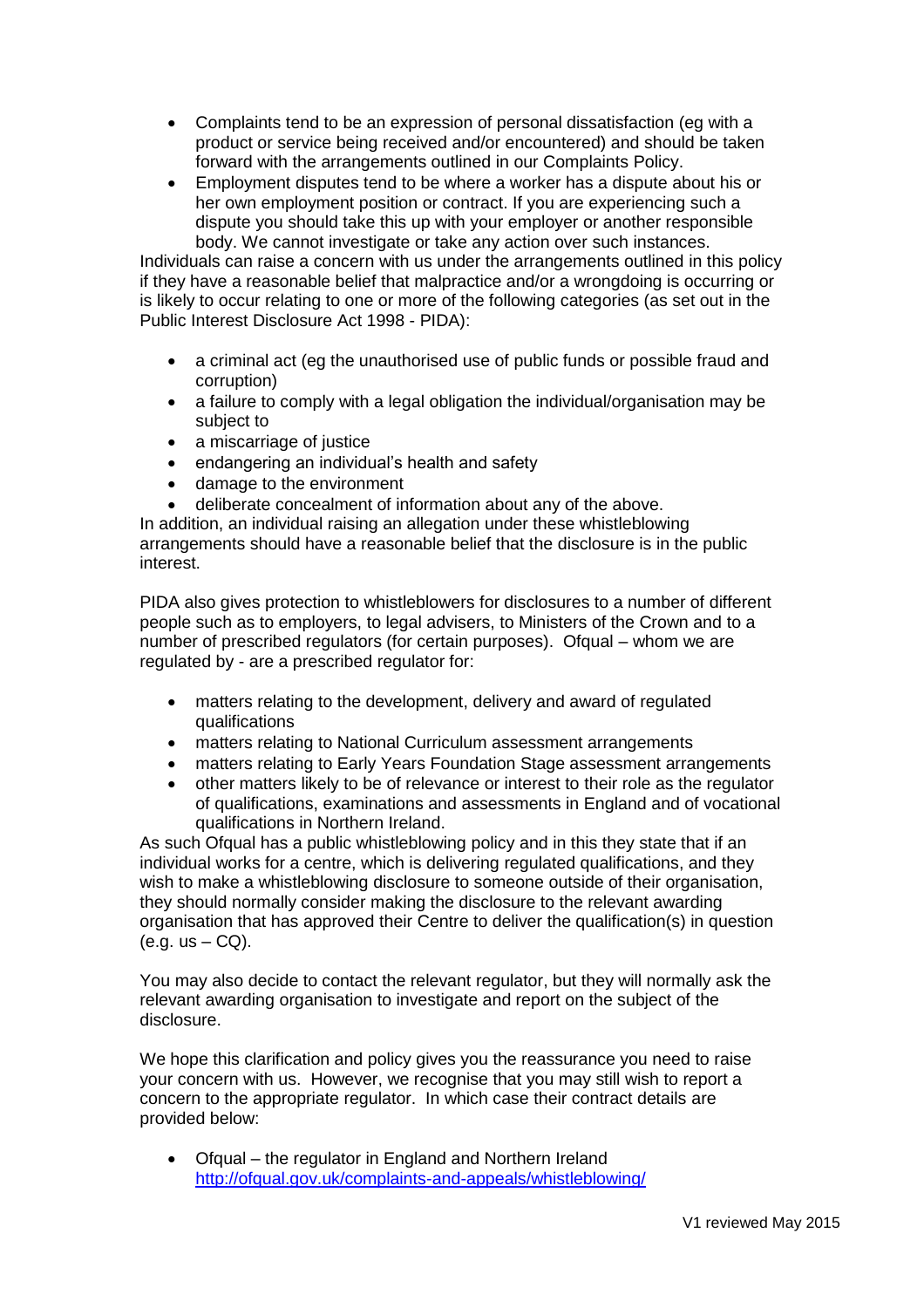- Welsh Government responsible for the regulation of qualifications in Wales <http://wales.gov.uk/topics/educationandskills/qualificationsinwales/?lang=en>
- SQA the regulator in Scotland<http://www.sqa.org.uk/sqa/42384.html>

Examples of whistleblowing disclosures that could be made to us include:

- A member of staff at a Centre making a disclosure about actual or possible malpractice at the Centre and/or failure to comply with the terms of the Centre's recognition agreement with us (see our Malpractice and Maladministration Policy for examples);
- Making a disclosure about possible malpractice being carried out by a member of CQ
- a learner or parent/guardian making a disclosure about possible malpractice at one of our Centres

In case of doubt on how best to proceed you can speak in confidence to our Quality Assurance Manager here at CQ (contact details are provided at the end of this policy) or Public Concern at Work (see next section).

## **Seeking independent advice**

This document sets out our whistle-blowing arrangements which are aligned with the Public Interest Disclosure Act 1998 (PIDA).

This legislation protects workers who make a protected disclosure of information, concerning certain types of matters relating to their employment, from being dismissed or penalised by their employers as a result of the disclosure.

The Act also has the effect of making confidentiality clauses unenforceable where a protected disclosure is made.

You are recommended to take advice before making a whistleblowing allegation to ascertain your rights under the Act. For example, if you want independent advice at any stage about your rights and protection we recommend that you contact Public Concern at Work [\(www.pcaw.co.uk\)](http://www.pcaw.co.uk/) which is a registered charity and is the independent authority on public interest whistleblowing.

#### **How to whistleblow**

To raise an allegation under these whistleblowing arrangements please contact our Quality Assurance Manager (contact details are at the end of this policy).

Upon making an allegation it is helpful to provide as much information and supporting evidence as possible to help inform the nature of any investigation we will carry out.

Although it is important to note that it is not essential to have clear evidence before making an allegation under this policy - we just ask that you explain as fully as you can the nature of the allegation or circumstances that gave rise to your concern.

## **Protecting your identity**

Sometimes a person making an allegation may wish to remain anonymous, although it is always preferable to reveal your identity and provide us with your contact details. However, if you are concerned about possible adverse consequences that may occur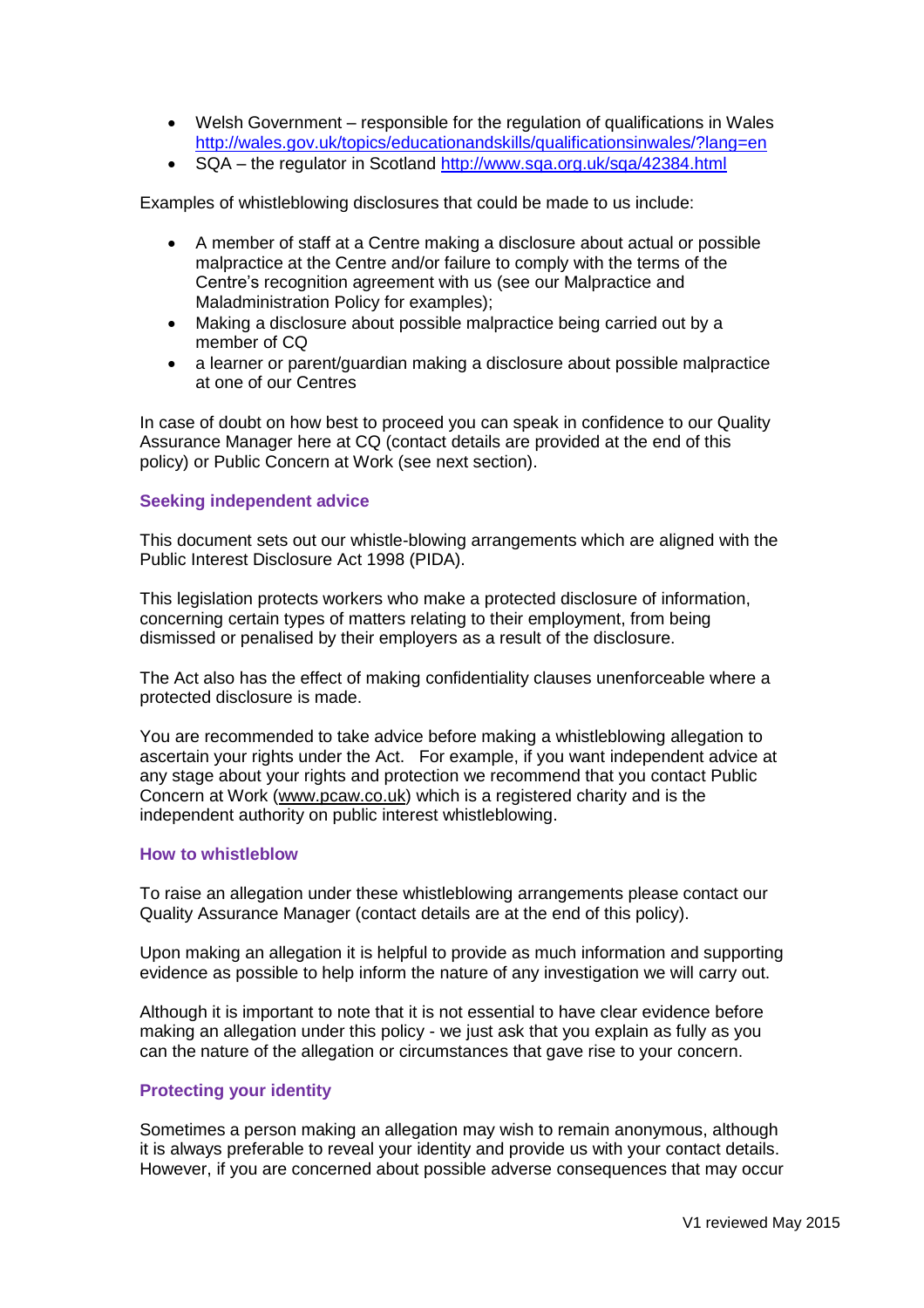should your identify be revealed to another party then please inform us that you do not wish for us to divulge your identity and we will work to ensure your details are not disclosed.

We will always aim to keep a whistleblower's identify confidential where asked to do so although we cannot guarantee this and we may need to disclose your identity to:

- the police, fraud prevention agencies or other law enforcement agencies (to investigate or prevent crime, including fraud)
- the courts (in connection with court proceedings) another person to whom we are required by law to disclose your identity.
- other third parties where we consider it necessary to do so (e.g. the regulator Ofqual).

The investigator(s) assigned to explore the allegation will not reveal the your identity unless the whistleblower agrees or it is absolutely necessary for the purposes of the investigation (as noted above). The investigator will advise you if it becomes necessary to reveal your identity against your wishes.

A whistleblower should also recognise that he or she may be identifiable by others due to the nature or circumstances of the disclosure (e.g. the party which the allegation is made against may manage to identify possible sources of disclosure without such details being disclosed to them).

# **What we will do upon receiving a whistleblowing allegation**

Once a concern has been raised we have a duty to pursue the matter. It will not be possible to prevent the matter being investigated by the whistleblower subsequently withdrawing their concern as we are obliged by the regulators to follow-up and investigate allegations of malpractice or maladministration.

Depending upon the nature of the allegation we will appoint someone to investigate the allegation who has the appropriate level of competence and who has not had any previous involvement or personal interest in the matter.

The person(s) appointed to investigate the matter - the investigator(s) - may contact/meet with the person who raised the concern (the whistleblower) as soon as possible to ascertain the details of their concern. If the whistleblower does not wish to make a written statement the investigator(s) will write a brief summary of the concern(s) that have been raised and the whistleblower will be expected to confirm this as correct. A work colleague, trade union representative or another individual (eg friend/independent witness) can accompany the whistleblower at this and any subsequent meeting.

The investigator will then conduct an investigation to establish the facts in accordance with the arrangements in our Malpractice/Maladministration Policy.

In all cases, we will keep the whistleblower updated as to how we have progressed the allegation (e.g. we have undertaken an investigation) and the whistleblower will have the opportunity to raise any concerns about the way the investigation is being conducted with the investigator(s). However, we won't disclose all details of the investigation activities and it may not be appropriate for us to disclose full details of the outcomes of the investigation due to confidentiality or legal reasons (e.g. disclose full details on the action that may be taken against the parties concerned). While we